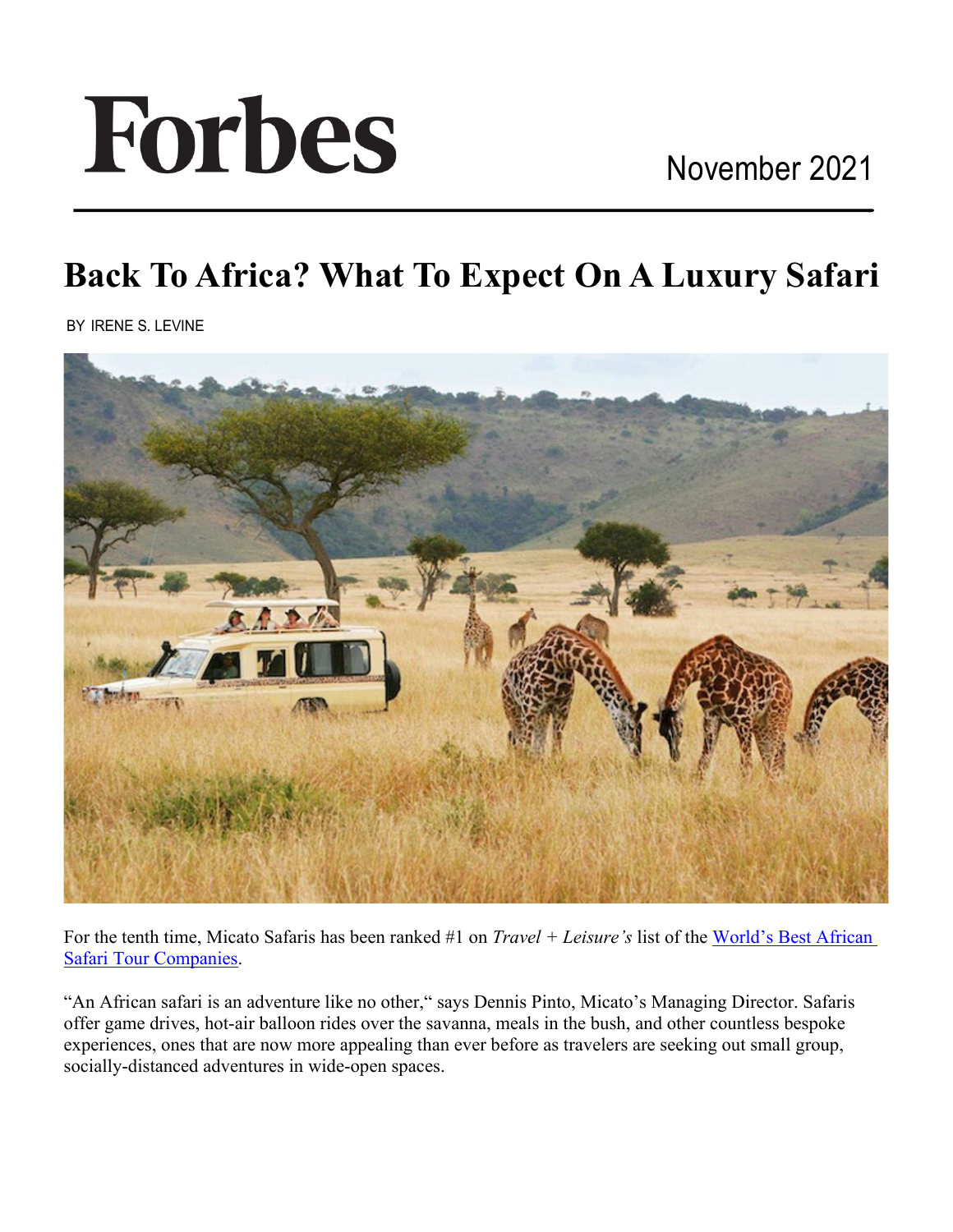

DENNIS PINTO AND HIS SON, TRISTAN

Dennis Pinto represents the second generation of Pintos at the helm of the family-owned business founded by his parents, Felix and Jane, more than 55 years ago. He expanded the geographic reach of the business from Kenya to India and Southern Africa and co-founded AmericaShare, Micato's non-profit philanthropic arm.

Forbes.com caught up with Dennis Pinto to find out how the luxury safari operator has been faring after the travel industry hiatus:

Dennis Pinto: We have weathered many other crises, including SARS, Ebola, election disruptions, financial meltdowns—even Somali pirates on the high seas! The downcycles in Africa come more frequently than those in the US so our business model calls for healthy financial reserves for the inevitable downturn.

I'd like to think that each crisis has made us more adept at handling the next one. Shortly before the pandemic was officially declared we had our first virtual company meeting. I reinforced the Micato mindset from previous incidents—that every crisis has a beginning, middle, and end—and that our focus had to be on ensuring we were well prepared for the inevitable pent-up demand at the end of the pandemic. Because of our sometimes hard-earned knowledge and experience, we have fared very well and are positioned to have our best year ever in 2022.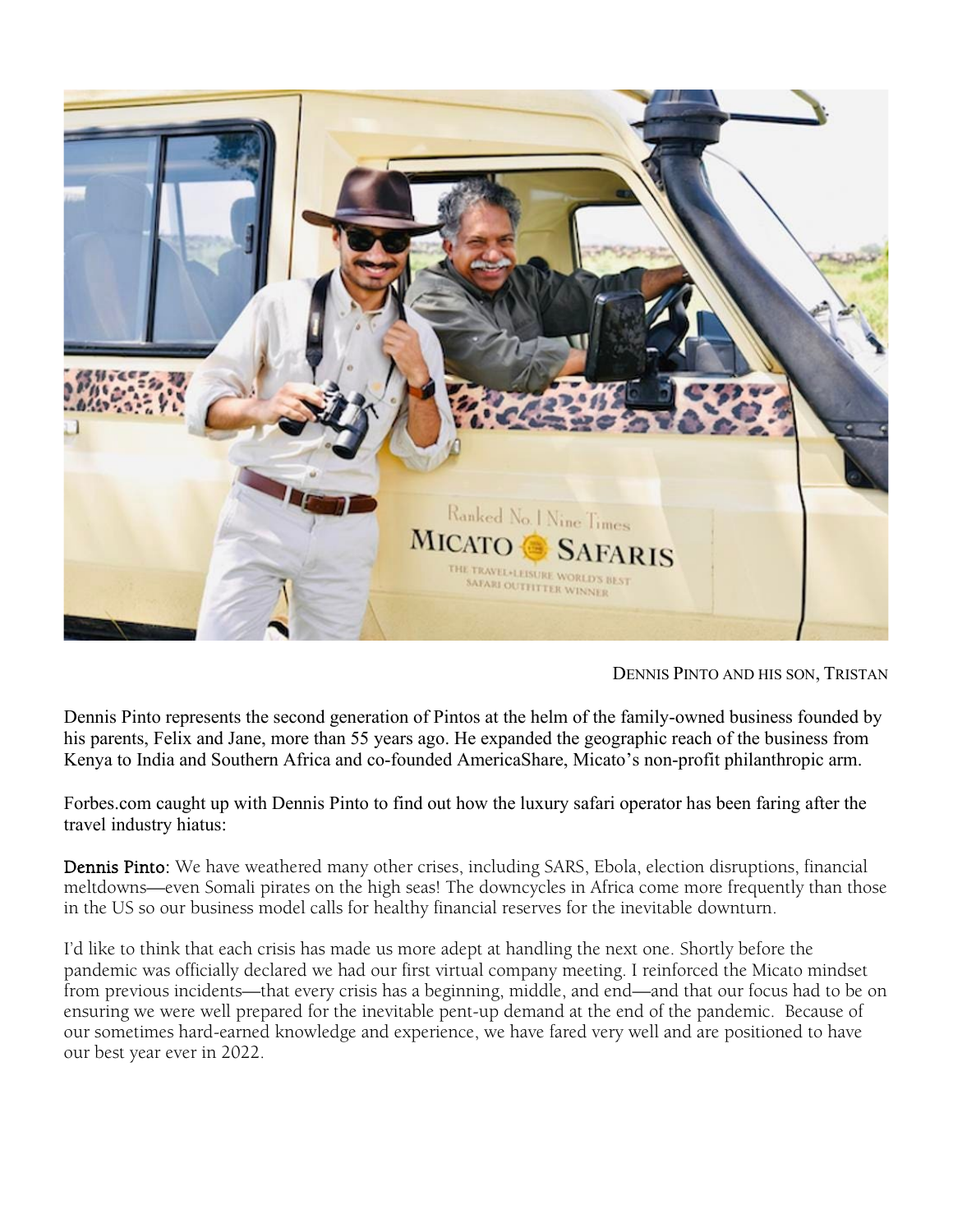#### Are travelers coming back?

**DP:** Not only do we see travelers coming back, but they are coming back with a vengeance: longer, more expensive trips with friends and family members.

# Is it a good time for travelers to book a safari?

**DP:** Absolutely! I was on safari in June with my wife, Joy, and our two children, Tristan and Sasha, and we had incredible wildlife encounters—some of our best ever—and truly felt like we had the bush to ourselves.

All of the destinations in Africa where we operate (Kenya, Tanzania, Rwanda, \*South Africa, Botswana, Namibia, and Zimbabwe) are open and welcoming visitors, so choosing a destination just comes down to considering the time of year and the prior safari experience a traveler has had.

## What is the ideal length of a safari? How large are your tour groups?

**DP:** Ideally, I would say about two weeks, but in 2022 the average length of our safaris is 17 days. We do, of course, customize shorter or longer ones to best meet the needs of our travelers.

Pre-COVID, the average size of our Classic Safaris (scheduled smallgroup departures) was around 12 people. These days, the size varies, and since we never cancel a departure, some guests have had completely private safaris all to themselves even though they did not pay for a private trip.

#### What characterizes a "luxury safari" and differentiates it from the pack?

**DP:** In a word, I would say *stressless*. Once there, a traveler should be left wanting for nothing; except perhaps wishing for the trip not to end.



Every step of a Micato luxury safari is meticulously thought out in advance by our destination offices so guests have seamless 24/7 access to the best in-country resources. From the moment a guest lands and we meet them at the aircraft door to the time they ride back to the airport for their flight home, they can be assured that they will be taken care of by our team. They needn't worry if they've forgotten to bring a certain medication or if they need a camera battery in the middle of the bush.

Micato safaris are truly all-inclusive, too, from our no-tipping policy to complimentary daily valet laundry service, Wi-Fi, and alcoholic beverages. Heck, you could even take one of our trips and leave your wallet at home! It is a wonderful freedom to not be constantly digging into your pocket for change – especially in this era of COVID.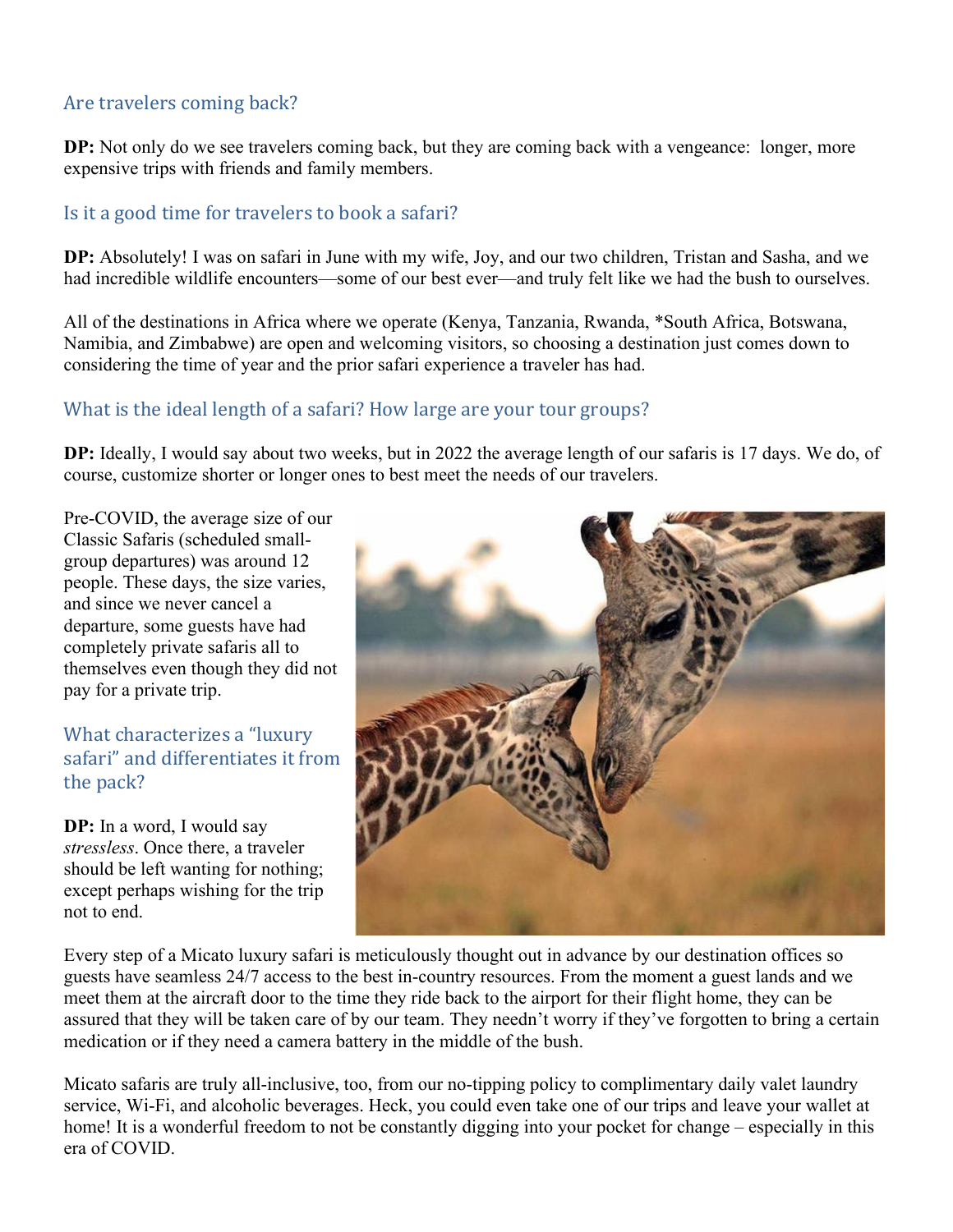## What destinations do you recommend for a first safari?

**DP:** I tend to recommend East Africa (Kenya and Tanzania) for first-time travelers since East Africa provides the experience of your imagination. When you think of the large herds of animals on the vast African plains that is East Africa. Southern Africa is also quite spectacular, so we evaluate the needs of the traveler before determining which area is better for the guest.

#### Can someone be too young or too old for a safari?

**DP:** I can say, without any exaggeration, that we have hosted travelers aged 2 to 102. It entirely depends on the health and fitness level of the individual. At 102, Mrs. Carlotta Niles was our oldest guest to date, and we arranged a special meeting for her with a local Maasai Elder who himself was 98 years old.

One of our safari specialists just brought her 8-month-old baby with her on safari. The African cultures are very respectful of the elderly, so older travelers or those with mobility challenges are warmly welcomed and graciously accommodated.



#### What changes has the pandemic brought to the ways in which Micato operates?

**DP:** Micato is connected with top-flight security and advisory networks in the U.S. and Africa and has a dedicated full-time ground team, which allows us to make the health and safety of our guests our number one priority.

Once the pandemic was declared and air flight resumed in late summer 2020, we already had a "go-plan" in place. We were able to quickly, but safely, transition our teams and methodically began developing [extensive](https://www.micato.com/why-safari-with-micato/covid-19-policy/)  [COVID safety protocols.](https://www.micato.com/why-safari-with-micato/covid-19-policy/) By the summer of 2020, we were able to resume operating safaris with the highest safety standards in place, without missing a beat.

Our goal was to ensure that our guests could both book—and ultimately travel—without worry.

Consequently, we quickly adapted our cancellation policies to make them more flexible.

How do you account for Micato's longevity and the numerous accolades it has received over the years?

**DP:** From the beginning, my parents came from a farming background and while they took us on many safaris, they certainly didn't have any experience running them for visitors. But their modus operandi was always to treat their guests the same way they would like to be treated when traveling overseas